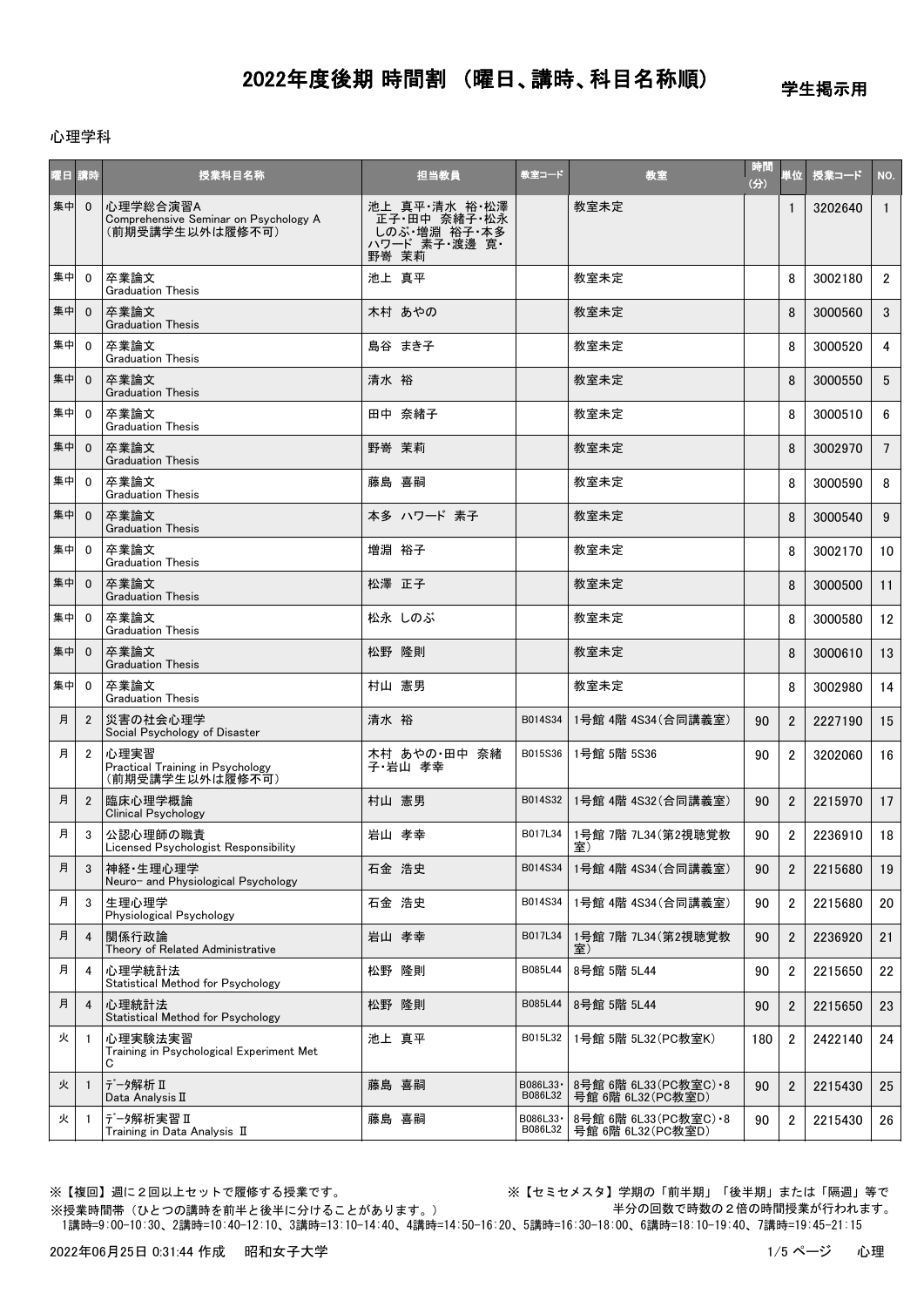学生掲示用

#### 心理学科

| 曜日 講時 |                | 授業科目名称                                                                                     |      | 担当教員                                       | 教室コード                            | 教室                                       | 時間<br>(分) | 単位             | 授業コード   | NO. |
|-------|----------------|--------------------------------------------------------------------------------------------|------|--------------------------------------------|----------------------------------|------------------------------------------|-----------|----------------|---------|-----|
| 火     | $\overline{2}$ | 市民社会の法(法を考える)<br>Perspectives on Civil Society Law                                         |      | 遠藤 研一郎                                     | B085S31                          | 8号館 5階 5S31                              | 90        | $\overline{2}$ | 2217390 | 27  |
| 火     | $\overline{2}$ | <b>心理学専門演習 II</b><br>Specialty Seminar on Psychology II                                    |      | 今城 周造                                      |                                  | 教室未定                                     | 90        | $\overline{2}$ | 2271390 | 28  |
| 火     | $\overline{2}$ | 心理学専門演習Ⅱ<br>Specialty Seminar on Psychology II                                             |      | 野嵜 茉莉                                      | B015S05                          | 1号館 5階 5S05                              | 90        | $\overline{2}$ | 2271520 | 29  |
| 火     | $\overline{2}$ | 心理学専門演習 II<br>Specialty Seminar on Psychology II                                           |      | 松澤 正子                                      | B017L01                          | 1号館 7階 7L01 (第2心理基礎<br>実験室)              | 90        | $\overline{2}$ | 2271470 | 30  |
| 火     | $\overline{2}$ | 文化人類学概論<br>Introduction to Cultural Anthropology<br>◎                                      |      | 上杉 妙子                                      | B077L02                          | 7号館 7階 7L02(第1視聴覚室)                      | 90        | $\overline{2}$ | 2212980 | 31  |
| 火     | $\overline{2}$ | 倫理学概論<br>Introduction to Ethics                                                            |      | 田中 丹史                                      | B063S41 ·<br>B065S43             | 6号館 3階 3S41 · 6号館 5階<br>5S43             | 90        | $\overline{2}$ | 2213650 | 32  |
| 火     | 3              | 教育学概説Ⅱ<br>General View on Education II<br>$\circled2$                                      | 鈴木 円 |                                            | B015S33                          | 1号館 5階 5S33(合同講義室)                       | 90        | $\overline{2}$ | 2219120 | 33  |
| 火     | 3              | <b>心理学専門演習 II</b><br>Specialty Seminar on Psychology II                                    |      | 田中 奈緒子                                     | B015L07                          | 1号館 5階 5L07 (第3心理特殊<br>実験室)              | 90        | $\overline{2}$ | 2271430 | 34  |
| 火     | 3              | 心理学専門演習 II<br>Specialty Seminar on Psychology II                                           |      | 本多 ハワード 素子                                 | B015L09                          | 1号館 5階 5L09 (第1心理特殊<br>実験室)              | 90        | $\overline{2}$ | 2271450 | 35  |
| 火     | 3              | 心理学専門演習Ⅱ<br>Specialty Seminar on Psychology II                                             |      | 増淵 裕子                                      | B015S36                          | 1号館 5階 5S36                              | 90        | $\overline{2}$ | 2271460 | 36  |
| 火     | 3              | 心理学専門演習 II<br>Specialty Seminar on Psychology II                                           |      | 松永しのぶ                                      | B023L31                          | 2号館 3階 3L31 (第4心理特殊<br>実験室)              | 90        | $\overline{2}$ | 2271480 | 37  |
| 火     | 3              | 心理実験法実習<br>Training in Psychological Experiment Met<br>A                                   |      | 松野 隆則                                      | B086L35                          | 8号館 6階 6L35 (PC教室A)                      | 180       | $\overline{2}$ | 2426910 | 38  |
| 火     | 3              | 対人関係論<br>Interpersonal Relationships<br>$\circledcirc$                                     |      | 藤島 喜嗣                                      | B086L01                          | 8号館 6階 6L01 (オーロラホー<br>ル)                | 90        | $\overline{2}$ | 2215500 | 39  |
| 火     | 4              | 教育学概説 II<br>General View on Education II<br>(1)                                            | 鈴木 円 |                                            | B015S33                          | 1号館 5階 5S33(合同講義室)                       | 90        | $\overline{2}$ | 2272330 | 40  |
| 火     | 4              | 心理学専門演習 II<br>Specialty Seminar on Psychology II                                           | 清水 裕 |                                            | B017L02B                         | 1号館 7階 7L02B(社会行動実<br>験準備室)              | 90        | $\overline{2}$ | 2271420 | 41  |
| 火     | 4              | 心理学入門演習<br>Introductory Seminar of Psychology                                              |      | 松澤 正子·今城 周造·村<br>田 佳代子 渡邊 寛 池上<br>真平 野嵜 茉莉 | B015S03-<br>B015S04 ·<br>B015S05 | 1号館 5階 5S03·1号館 5階<br>5S04 · 1号館 5階 5S05 | 90        | $\overline{2}$ | 2215520 | 42  |
| 火     | 4              | 青年心理学<br>Adolescent Psychology                                                             |      | 増淵 裕子                                      | B086L01                          | 8号館 6階 6L01(オーロラホー<br>ル)                 | 90        | $\overline{2}$ | 2215900 | 43  |
| 火     | 5              | 現代社会論<br>Study on Cotemporary Society                                                      |      | シム チュン キャット                                | B014S03                          | 1号館 4階 4S03                              | 90        | $\overline{2}$ | 2217660 | 44  |
| 火     | 5              | 社会をみる目<br>Perspectives on the Social Issues                                                |      | 小川 豊武                                      | B086L01                          | 8号館 6階 6L01 (オーロラホー<br>ル)                | 90        | $\overline{2}$ | 2215960 | 45  |
| 火     | 5              | 社会をみる目Ⅱ<br>Perspectives on the Social Issues                                               |      | 小川 豊武                                      | B086L01                          | 8号館 6階 6L01 (オーロラホー<br>ル)                | 90        | $\overline{2}$ | 2215960 | 46  |
| 火     | 6              | 心理支援コミュニティ・サービスラーニング<br>Psychological Community Service Learning<br>(前期受講学生以外は履修不可)omnibus |      | 野嵜 茉莉 渡邊 寛                                 | B015S05                          | 1号館 5階 5S05                              | 90        | 2              | 3202230 | 47  |
| 水     | $\overline{2}$ | マスメディアと現代社会<br>Mass Media and Today's Society<br>⊚                                         |      | 小川 豊武                                      | B014S32                          | 1号館 4階 4S32(合同講義室)                       | 90        | $\overline{2}$ | 2217780 | 48  |
| 水     | 3              | 心理学基礎演習<br>Seminar in Psychology                                                           |      | 池上 真平                                      | B014S02                          | 1号館 4階 4S02                              | 90        | $\overline{2}$ | 2227180 | 49  |
| 水     | 3              | 心理学基礎演習<br>Seminar in Psychology                                                           |      | 今城 周造                                      | B023L31                          | 2号館 3階 3L31 (第4心理特殊<br>実験室)              | 90        | $\overline{2}$ | 2215630 | 50  |
| 水     | 3              | 心理学基礎演習<br>Seminar in Psychology                                                           |      | 木村 あやの                                     | B013S06                          | 1号館 3階 3S06                              | 90        | $\overline{2}$ | 2215550 | 51  |

※授業時間帯(ひとつの講時を前半と後半に分けることがあります。)

※【複回】週に2回以上セットで履修する授業です。 ※【セミセメスタ】学期の「前半期」「後半期」または「隔週」等で 半分の回数で時数の2倍の時間授業が行われます。

1講時=9:00-10:30、2講時=10:40-12:10、3講時=13:10-14:40、4講時=14:50-16:20、5講時=16:30-18:00、6講時=18:10-19:40、7講時=19:45-21:15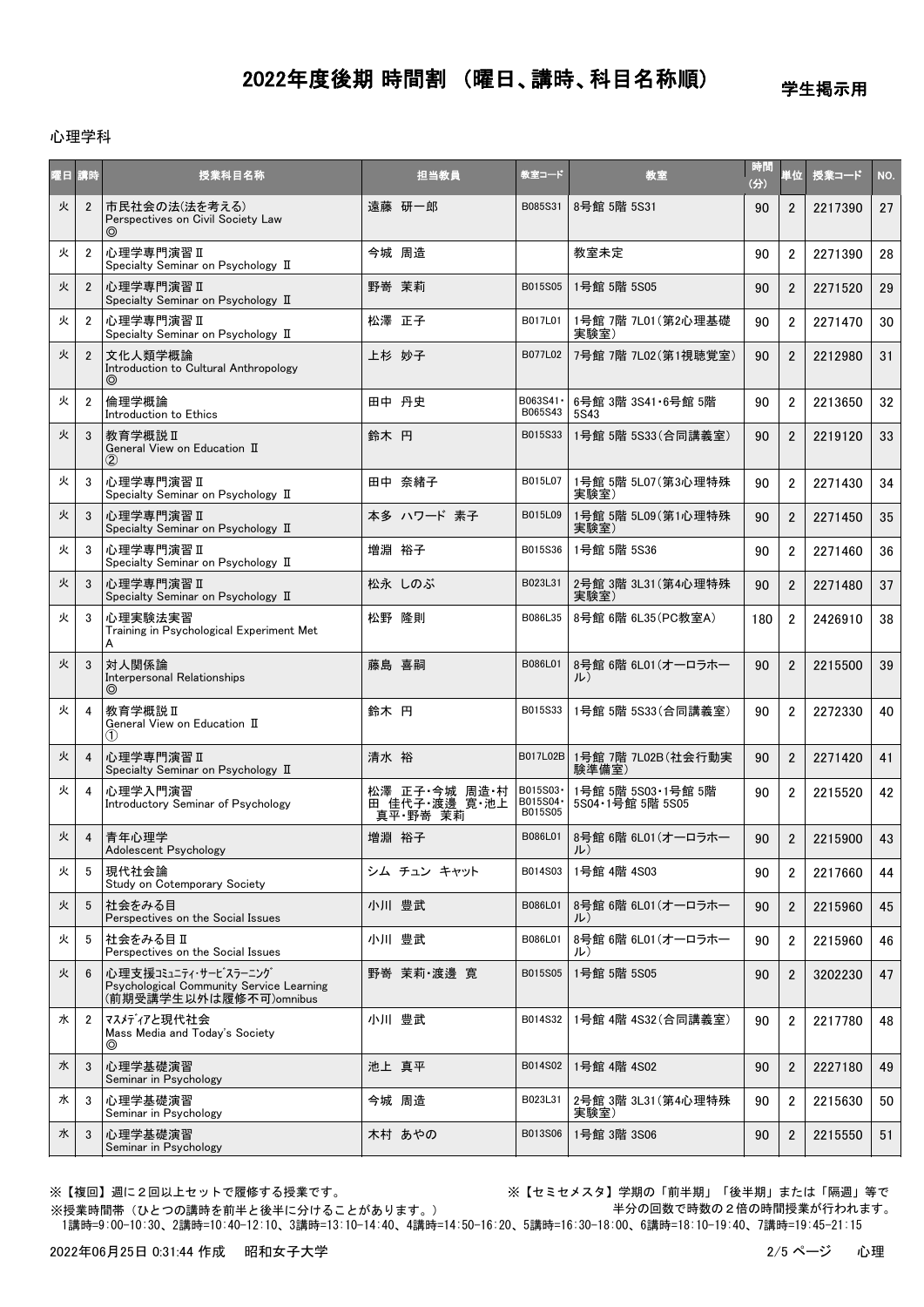学生掲示用

#### 心理学科

|   | 曜日 講時          | 授業科目名称                                           | 担当教員       | 教室コード    | 教室                                  | 時間<br>(3) | 首位             | 授業コード   | NO. |
|---|----------------|--------------------------------------------------|------------|----------|-------------------------------------|-----------|----------------|---------|-----|
| 水 | 3              | 心理学基礎演習<br>Seminar in Psychology                 | 島谷 まき子     | B022S21  | 2号館 2階 2S21                         | 90        | $\overline{2}$ | 2215560 | 52  |
| 水 | 3              | 心理学基礎演習<br>Seminar in Psychology                 | 清水 裕       | B017L02B | 1号館 7階 7L02B(社会行動実<br>験準備室)         | 90        | $\overline{2}$ | 2215570 | 53  |
| 水 | 3              | 心理学基礎演習<br>Seminar in Psychology                 | 田中 奈緒子     | B017L02A | 1号館 7階 7L02A(社会行動実<br>験室)           | 90        | $\overline{2}$ | 2215580 | 54  |
| 水 | 3              | 心理学基礎演習<br>Seminar in Psychology                 | 野嵜 茉莉      | B082S36  | 8号館 2階 2S36                         | 90        | $\overline{2}$ | 2271380 | 55  |
| 水 | 3              | 心理学基礎演習<br>Seminar in Psychology                 | 藤島 喜嗣      | B016S05  | 1号館 6階 6S05                         | 90        | $\overline{2}$ | 2215600 | 56  |
| 水 | 3              | 心理学基礎演習<br>Seminar in Psychology                 | 本多 ハワード 素子 | B015L09  | 1号館 5階 5L09 (第1心理特殊<br>実験室)         | 90        | 2              | 2215590 | 57  |
| 水 | 3              | 心理学基礎演習<br>Seminar in Psychology                 | 増淵 裕子      | B085S05  | 8号館 5階 5S05                         | 90        | $\overline{2}$ | 2215920 | 58  |
| 水 | 3              | 心理学基礎演習<br>Seminar in Psychology                 | 松澤 正子      | B017L01  | 1号館 7階 7L01 (第2心理基礎<br>実験室)         | 90        | $\overline{2}$ | 2215610 | 59  |
| 水 | 3              | 心理学基礎演習<br>Seminar in Psychology                 | 松永 しのぶ     | B085S42  | 8号館 5階 5S42                         | 90        | $\overline{2}$ | 2215620 | 60  |
| 水 | 3              | 心理学基礎演習<br>Seminar in Psychology                 | 松野 隆則      | B015L08  | 1号館 5階 5L08 (第2心理特殊<br>実験室)         | 90        | $\overline{2}$ | 2215530 | 61  |
| 水 | 3              | 心理学基礎演習<br>Seminar in Psychology                 | 村山 憲男      | B018S01  | 1号館 8階 8S01                         | 90        | $\overline{2}$ | 2271370 | 62  |
| 水 | 3              | 心理学専門演習 I<br>Specialty Seminar on Psychology I   | 池上 真平      | B014S02  | 1号館 4階 4S02                         | 90        | $\overline{2}$ | 2227180 | 63  |
| 水 | 3              | 心理学専門演習 I<br>Specialty Seminar on Psychology I   | 今城 周造      | B023L31  | 2号館 3階 3L31 (第4心理特殊<br>実験室)         | 90        | 2              | 2215630 | 64  |
| 水 | 3              | 心理学専門演習 I<br>Specialty Seminar on Psychology I   | 木村 あやの     | B013S06  | 1号館 3階 3S06                         | 90        | $\overline{2}$ | 2215550 | 65  |
| 水 | 3              | 心理学専門演習 I<br>Specialty Seminar on Psychology I   | 島谷 まき子     | B022S21  | 2号館 2階 2S21                         | 90        | $\overline{2}$ | 2215560 | 66  |
| 水 | 3              | 心理学専門演習 I<br>Specialty Seminar on Psychology I   | 清水 裕       | B017L02B | 1号館 7階 7L02B(社会行動実<br>験準備室)         | 90        | $\overline{2}$ | 2215570 | 67  |
| 水 | 3              | 心理学専門演習 I<br>Specialty Seminar on Psychology I   | 田中 奈緒子     | B017L02A | 1号館 7階 7L02A(社会行動実<br>験室)           | 90        | $\overline{2}$ | 2215580 | 68  |
| 水 | 3              | 心理学専門演習 I<br>Specialty Seminar on Psychology I   | 野嵜 茉莉      | B082S36  | 8号館 2階 2S36                         | 90        | $\overline{2}$ | 2271380 | 69  |
| 水 | 3              | 心理学専門演習 I<br>Specialty Seminar on Psychology I   | 藤島 喜嗣      | B016S05  | 1号館 6階 6S05                         | 90        | $\overline{2}$ | 2215600 | 70  |
| 水 | $\mathbf{3}$   | │心理学専門演習 I<br>Specialty Seminar on Psychology I  | 本多 ハワード 素子 |          | B015L09 1号館 5階 5L09 (第1心理特殊<br>実験室) | 90        | $2^{\circ}$    | 2215590 | 71  |
| 水 | 3              | 心理学専門演習 I<br>Specialty Seminar on Psychology I   | 増淵 裕子      | B085S05  | 8号館 5階 5S05                         | 90        | $\overline{2}$ | 2215920 | 72  |
| 水 | 3              | 心理学専門演習 I<br>Specialty Seminar on Psychology I   | 松澤 正子      | B017L01  | 1号館 7階 7L01(第2心理基礎<br>実験室)          | 90        | $\overline{2}$ | 2215610 | 73  |
| 水 | 3              | 心理学専門演習 I<br>Specialty Seminar on Psychology I   | 松永しのぶ      | B085S42  | 8号館 5階 5S42                         | 90        | $\overline{2}$ | 2215620 | 74  |
| 水 | 3              | 心理学専門演習 I<br>Specialty Seminar on Psychology I   | 松野 隆則      | B015L08  | 1号館 5階 5L08(第2心理特殊<br>実験室)          | 90        | $\overline{2}$ | 2215530 | 75  |
| 水 | 3              | 心理学専門演習 I<br>Specialty Seminar on Psychology I   | 村山 憲男      | B018S01  | 1号館 8階 8S01                         | 90        | $\overline{2}$ | 2271370 | 76  |
| 木 |                | 心理学専門演習 II<br>Specialty Seminar on Psychology II | 村山 憲男      | B015S03  | 1号館 5階 5S03                         | 90        | $\overline{2}$ | 2271510 | 77  |
| 木 | -1             | 乳幼児心理学<br>Infant Psychology                      | 松澤 正子      | B015S33  | 1号館 5階 5S33(合同講義室)                  | 90        | $\overline{2}$ | 2215460 | 78  |
| 木 | $\overline{2}$ | 思考心理学<br>Psychology of Thinking                  | 松野 隆則      | B086L41  | 8号館 6階 6L41 (コスモスホー<br>$J_{\nu}$    | 90        | $\overline{2}$ | 2215660 | 79  |

※授業時間帯(ひとつの講時を前半と後半に分けることがあります。)

※【複回】週に2回以上セットで履修する授業です。 ※【セミセメスタ】学期の「前半期」「後半期」または「隔週」等で 半分の回数で時数の2倍の時間授業が行われます。

1講時=9:00-10:30、2講時=10:40-12:10、3講時=13:10-14:40、4講時=14:50-16:20、5講時=16:30-18:00、6講時=18:10-19:40、7講時=19:45-21:15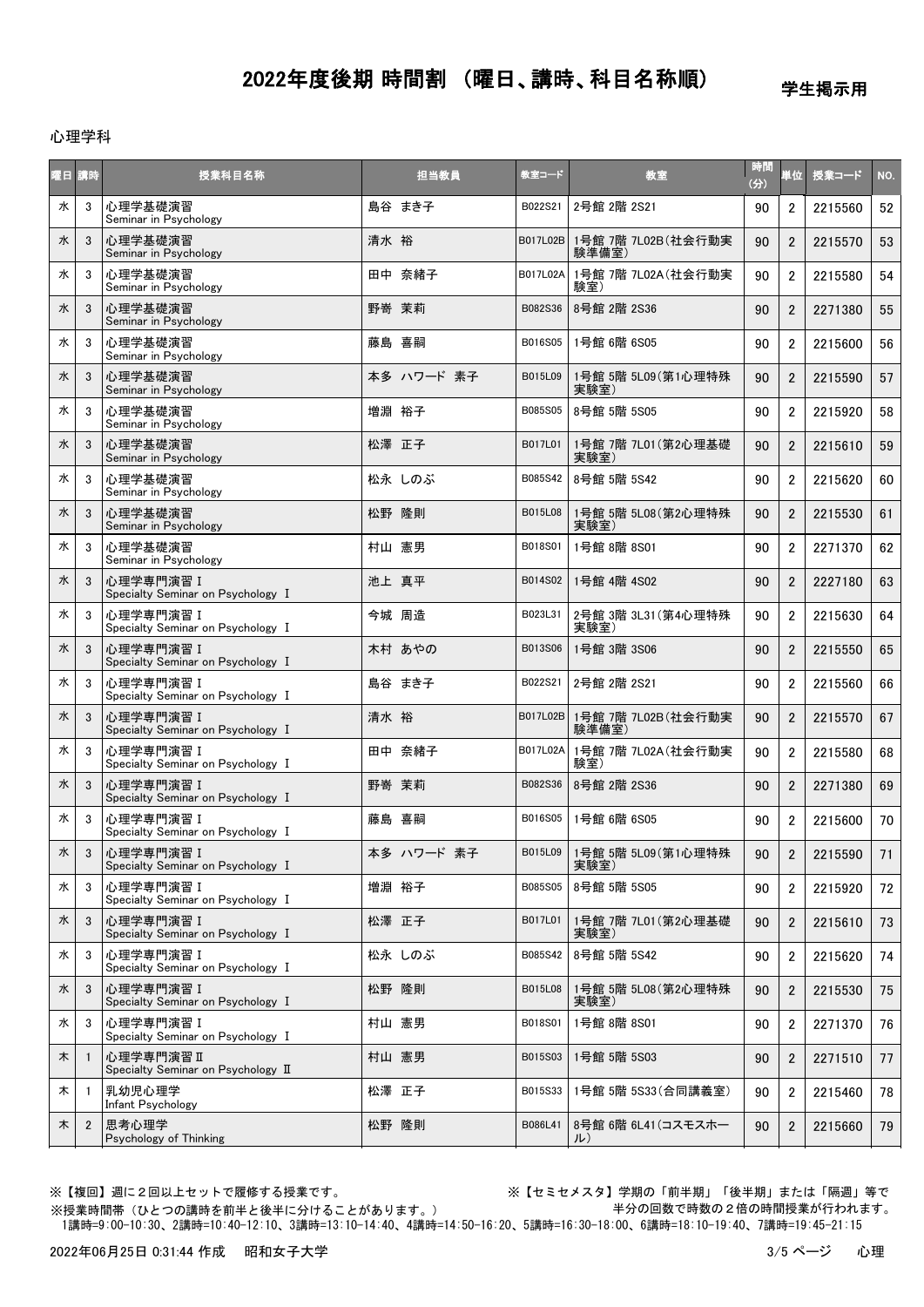学生掲示用

#### 心理学科

| 曜日 講時 |                | 授業科目名称                                                     | 担当教員                                     | 教室コード                           | 教室                                                            | 時間<br>(3) | 単位             | 授業コード   | NO. |
|-------|----------------|------------------------------------------------------------|------------------------------------------|---------------------------------|---------------------------------------------------------------|-----------|----------------|---------|-----|
| 木     | $\overline{2}$ | 社会心理学<br>Social Psychology<br>(心理)                         | 今城 周造                                    | B014S34                         | 1号館 4階 4S34 (合同講義室)                                           | 90        | $\overline{2}$ | 2215730 | 80  |
| 木     | $\overline{2}$ | 社会心理学概論<br>Social Psychology<br>(心理)                       | 今城 周浩                                    | B014S34                         | 1号館 4階 4S34(合同講義室)                                            | 90        | $\overline{2}$ | 2215730 | 81  |
| 木     | $\overline{2}$ | <b>心理学専門演習 II</b><br>Specialty Seminar on Psychology II    | 木村 あやの                                   | B015S36                         | 1号館 5階 5S36                                                   | 90        | $\overline{2}$ | 2271400 | 82  |
| 木     | 3              | 心理学専門演習 II<br>Specialty Seminar on Psychology II           | 池上 真平                                    | B015S35                         | 1号館 5階 5S35                                                   | 90        | $\overline{2}$ | 2271500 | 83  |
| 木     | 3              | <b>心理学専門演習 II</b><br>Specialty Seminar on Psychology II    | 松野 隆則                                    | B015L09                         | 1号館 5階 5L09 (第1心理特殊<br>実験室)                                   | 90        | $\overline{2}$ | 2271490 | 84  |
| 木     | 3              | 心理検査法実習<br>Practicing Psychological Testing Methods        | 木村 あやの 浦田 亜紀<br>奈·髙橋 由利子·榎本 万<br>里子野嵜 茉莉 | B015S33·<br>B015S36·<br>B015L08 | 1号館 5階 5S33(合同講義室) ·<br>1号館 5階 5S36 1号館 5階<br>5L08(第2心理特殊実験室) | 180       | $\overline{2}$ | 2426690 | 85  |
| 木     | 3              | 心理調査課題演習<br>Seminar on Psychological Survey Tasks          | 今城 周造                                    | B086L04                         | 8号館 6階 6L04(PC教室G)                                            | 90        | $\overline{2}$ | 2236900 | 86  |
| 木     | $\overline{4}$ | 心理学外書講読<br>Reading Foreign Psychology Texts                | 池上 真平                                    | B014S05                         | 1号館 4階 4S05                                                   | 90        | $\overline{2}$ | 2201240 | 87  |
| 木     | 4              | 心理調査課題演習<br>Seminar on Psychological Survey Tasks          | 今城 周造                                    | B086L06                         | 8号館 6階 6L06 (PC教室E)                                           | 90        | $\overline{2}$ | 2274360 | 88  |
| 木     | 5              | 障害者·障害児心理学<br>Psychology:Adults,Children w/ Disability     | 松永しのぶ                                    | B015S33                         | 1号館 5階 5S33 (合同講義室)                                           | 90        | $\overline{2}$ | 2215720 | 89  |
| 木     | 5              | 発達臨床心理学<br>Clinical Developmental Psychology               | 松永 しのぶ                                   | B015S33                         | 1号館 5階 5S33 (合同講義室)                                           | 90        | $\overline{2}$ | 2215720 | 90  |
| 金     |                | 広告と消費の心理学<br>Psychology of Consumers and Advertising       | 本多 ハワード 素子                               | B015S33                         | 1号館 5階 5S33(合同講義室)                                            | 90        | $\overline{2}$ | 2215510 | 91  |
| 金     | $\overline{1}$ | 社会心理学<br>Social Psychology<br>(現代・福祉・初教)                   | 藤島 喜嗣                                    | B086L01                         | 8号館 6階 6L01(オーロラホー<br>ル)                                      | 90        | $\overline{2}$ | 2219460 | 92  |
| 金     |                | 社会心理学概論<br>Social Psychology<br>(現代·福祉·初教)                 | 藤島 喜嗣                                    | B086L01                         | 8号館 6階 6L01(オーロラホー<br>ル)                                      | 90        | $\overline{2}$ | 2219460 | 93  |
| 金     | $\overline{2}$ | 心理学専門演習Ⅱ<br>Specialty Seminar on Psychology II             | 藤島 喜嗣                                    | B015L09                         | 1号館 5階 5L09(第1心理特殊<br>実験室)                                    | 90        | $\overline{2}$ | 2271440 | 94  |
| 金     | $\overline{2}$ | 心理学的支援法<br>Methods of Psychological Support                | 島谷 まき子                                   | B085S04                         | 8号館 5階 5S04 (合同講義室)                                           | 90        | $\overline{2}$ | 2215870 | 95  |
| 金     | $\overline{2}$ | 世界をみる目<br>Introduction to International Relations          | 志摩 園子                                    | B015S33                         | 1号館 5階 5S33(合同講義室)                                            | 90        | $\overline{2}$ | 2219520 | 96  |
| 金     | $\overline{2}$ | 臨床心理面接<br><b>Counseling Psychology</b>                     | 島谷 まき子                                   | B085S04                         | 8号館 5階 5S04(合同講義室)                                            | 90        | $\overline{2}$ | 2215870 | 97  |
| 金     | 3              | 質問紙調査法実習<br>Survey Methodology: Questionnaires<br>C        | 本多 ハワード 素子                               | B015L31                         | 1号館 5階 5L31 (PC教室L)                                           | 180       | $\overline{2}$ | 2426020 | 98  |
| 金     | 3              | 生涯発達支援の心理学<br>Psychology of Lifelong Development Support   | 野嵜 茉莉                                    | B015S33                         | 1号館 5階 5S33 (合同講義室)                                           | 90        | $\overline{2}$ | 2272300 | 99  |
| 金     | 3              | 心理学専門演習Ⅱ<br>Specialty Seminar on Psychology II             | 島谷 まき子                                   | B015S34                         | 1号館 5階 5S34                                                   | 90        | $\overline{2}$ | 2271410 | 100 |
| 金     | $\overline{4}$ | 児童心理学<br>Child Psychology<br>◎                             | 岩瀧 大樹                                    | B086L01                         | 8号館 6階 6L01(オーロラホー<br>ル)                                      | 90        | $\overline{2}$ | 2215490 | 101 |
| 金     | $\overline{4}$ | フィールドワークと質的分析<br><b>Fieldwork and Qualitative Research</b> | 藤原 整・八木 良広                               | B085L44 ·<br>B014S33            | 8号館 5階 5L44·1号館 4階<br>4S33(合同講義室)                             | 90        | $\overline{2}$ | 2219610 | 102 |
| 土     |                | 犯罪心理学<br>Criminal Psychology                               | 藤田 宗和                                    | B015S05                         | 1号館 5階 5S05                                                   | 90        | $\overline{2}$ | 2215670 | 103 |
| 土     | -1             | 犯罪臨床心理学<br><b>Criminal Clinical Psychology</b>             | 藤田 宗和                                    | B015S05                         | 1号館 5階 5S05                                                   | 90        | $\overline{2}$ | 2215670 | 104 |
| 土     | $\overline{2}$ | 公民科教育法<br><b>Teaching Civic Studies</b>                    | 渥美 利文                                    | B016S05                         | 1号館 6階 6S05                                                   | 90        | $\overline{2}$ | 2209640 | 105 |

※【複回】週に2回以上セットで履修する授業です。 ※【セミセメスタ】学期の「前半期」「後半期」または「隔週」等で 半分の回数で時数の2倍の時間授業が行われます。

 1講時=9:00-10:30、2講時=10:40-12:10、3講時=13:10-14:40、4講時=14:50-16:20、5講時=16:30-18:00、6講時=18:10-19:40、7講時=19:45-21:15 ※授業時間帯(ひとつの講時を前半と後半に分けることがあります。)